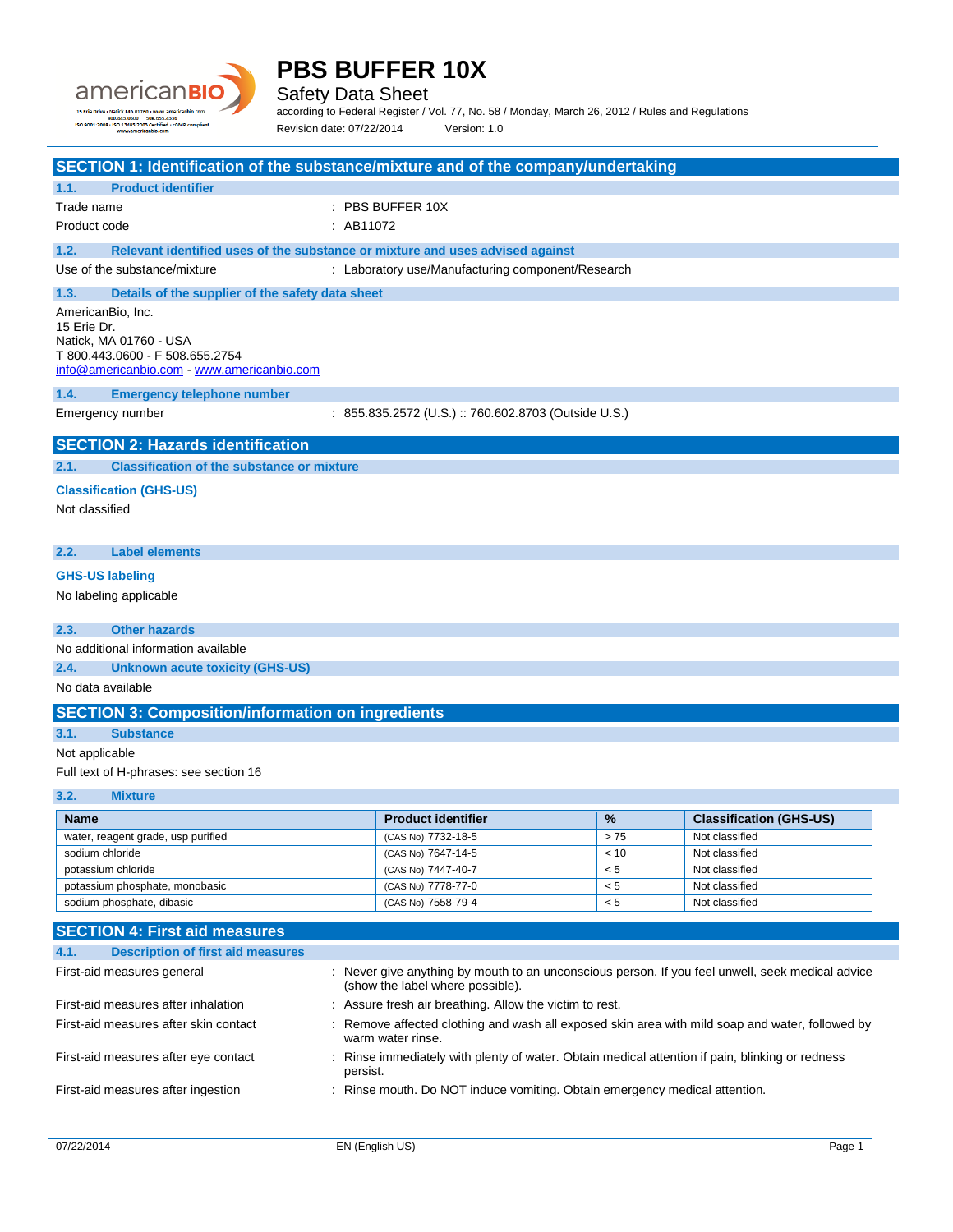### Safety Data Sheet

according to Federal Register / Vol. 77, No. 58 / Monday, March 26, 2012 / Rules and Regulations

| 4.2.            | Most important symptoms and effects, both acute and delayed         |                                                                                                                                                                        |
|-----------------|---------------------------------------------------------------------|------------------------------------------------------------------------------------------------------------------------------------------------------------------------|
|                 | Symptoms/injuries                                                   | : Not expected to present a significant hazard under anticipated conditions of normal use.                                                                             |
| 4.3.            |                                                                     | Indication of any immediate medical attention and special treatment needed                                                                                             |
|                 | No additional information available                                 |                                                                                                                                                                        |
|                 | <b>SECTION 5: Firefighting measures</b>                             |                                                                                                                                                                        |
| 5.1.            | <b>Extinguishing media</b>                                          |                                                                                                                                                                        |
|                 | suitable extinguishing media                                        | : Foam. Dry powder. Carbon dioxide. Water spray. Sand.                                                                                                                 |
|                 | Unsuitable extinguishing media                                      | : Do not use a heavy water stream.                                                                                                                                     |
| 5.2.            | Special hazards arising from the substance or mixture               |                                                                                                                                                                        |
|                 | No additional information available                                 |                                                                                                                                                                        |
|                 |                                                                     |                                                                                                                                                                        |
| 5.3.            | <b>Advice for firefighters</b>                                      |                                                                                                                                                                        |
|                 | Firefighting instructions                                           | : Use water spray or fog for cooling exposed containers. Exercise caution when fighting any<br>chemical fire. Avoid (reject) fire-fighting water to enter environment. |
|                 | Protection during firefighting                                      | Do not enter fire area without proper protective equipment, including respiratory protection.                                                                          |
|                 |                                                                     |                                                                                                                                                                        |
|                 | <b>SECTION 6: Accidental release measures</b>                       |                                                                                                                                                                        |
| 6.1.            | Personal precautions, protective equipment and emergency procedures |                                                                                                                                                                        |
| 6.1.1.          | For non-emergency personnel                                         |                                                                                                                                                                        |
|                 | Emergency procedures                                                | : Evacuate unnecessary personnel.                                                                                                                                      |
| 6.1.2.          | For emergency responders                                            |                                                                                                                                                                        |
|                 | Protective equipment                                                | : Equip cleanup crew with proper protection.                                                                                                                           |
|                 | <b>Emergency procedures</b>                                         | : Ventilate area.                                                                                                                                                      |
| 6.2.            | <b>Environmental precautions</b>                                    |                                                                                                                                                                        |
|                 |                                                                     | Prevent entry to sewers and public waters. Notify authorities if liquid enters sewers or public waters.                                                                |
| 6.3.            | Methods and material for containment and cleaning up                |                                                                                                                                                                        |
|                 | Methods for cleaning up                                             | : Soak up spills with inert solids, such as clay or diatomaceous earth as soon as possible. Collect                                                                    |
|                 |                                                                     | spillage. Store away from other materials.                                                                                                                             |
| 6.4.            | <b>Reference to other sections</b>                                  |                                                                                                                                                                        |
|                 | See Heading 8. Exposure controls and personal protection.           |                                                                                                                                                                        |
|                 | <b>SECTION 7: Handling and storage</b>                              |                                                                                                                                                                        |
| 7.1.            | <b>Precautions for safe handling</b>                                |                                                                                                                                                                        |
|                 | Precautions for safe handling                                       | : Wash hands and other exposed areas with mild soap and water before eat, drink or smoke and                                                                           |
|                 |                                                                     | when leaving work. Provide good ventilation in process area to prevent formation of vapor.                                                                             |
| 7.2.            | Conditions for safe storage, including any incompatibilities        |                                                                                                                                                                        |
|                 | Storage conditions                                                  | : Keep only in the original container in a cool, well ventilated place away from : Direct sunlight.                                                                    |
|                 |                                                                     | Keep container closed when not in use.                                                                                                                                 |
|                 | Incompatible products                                               | Strong bases. strong acids.                                                                                                                                            |
|                 | Incompatible materials                                              | : Sources of ignition. Direct sunlight.                                                                                                                                |
| 7.3.            | <b>Specific end use(s)</b>                                          |                                                                                                                                                                        |
|                 | No additional information available                                 |                                                                                                                                                                        |
|                 | <b>SECTION 8: Exposure controls/personal protection</b>             |                                                                                                                                                                        |
| 8.1.            | <b>Control parameters</b>                                           |                                                                                                                                                                        |
|                 | No additional information available                                 |                                                                                                                                                                        |
|                 |                                                                     |                                                                                                                                                                        |
| 8.2.            | <b>Exposure controls</b>                                            |                                                                                                                                                                        |
|                 | Personal protective equipment                                       | : Avoid all unnecessary exposure.                                                                                                                                      |
| Hand protection |                                                                     | : Wear protective gloves.                                                                                                                                              |
| Eye protection  |                                                                     | : Chemical goggles or safety glasses.                                                                                                                                  |

- Respiratory protection **contact and the Separatory Protection** contact the Separatory of the Respiratory of the R
- Other information **Calcular Contract Contract Contract Contract Contract Contract Contract Contract Contract Contract Contract Contract Contract Contract Contract Contract Contract Contract Contract Contract Contract Contr**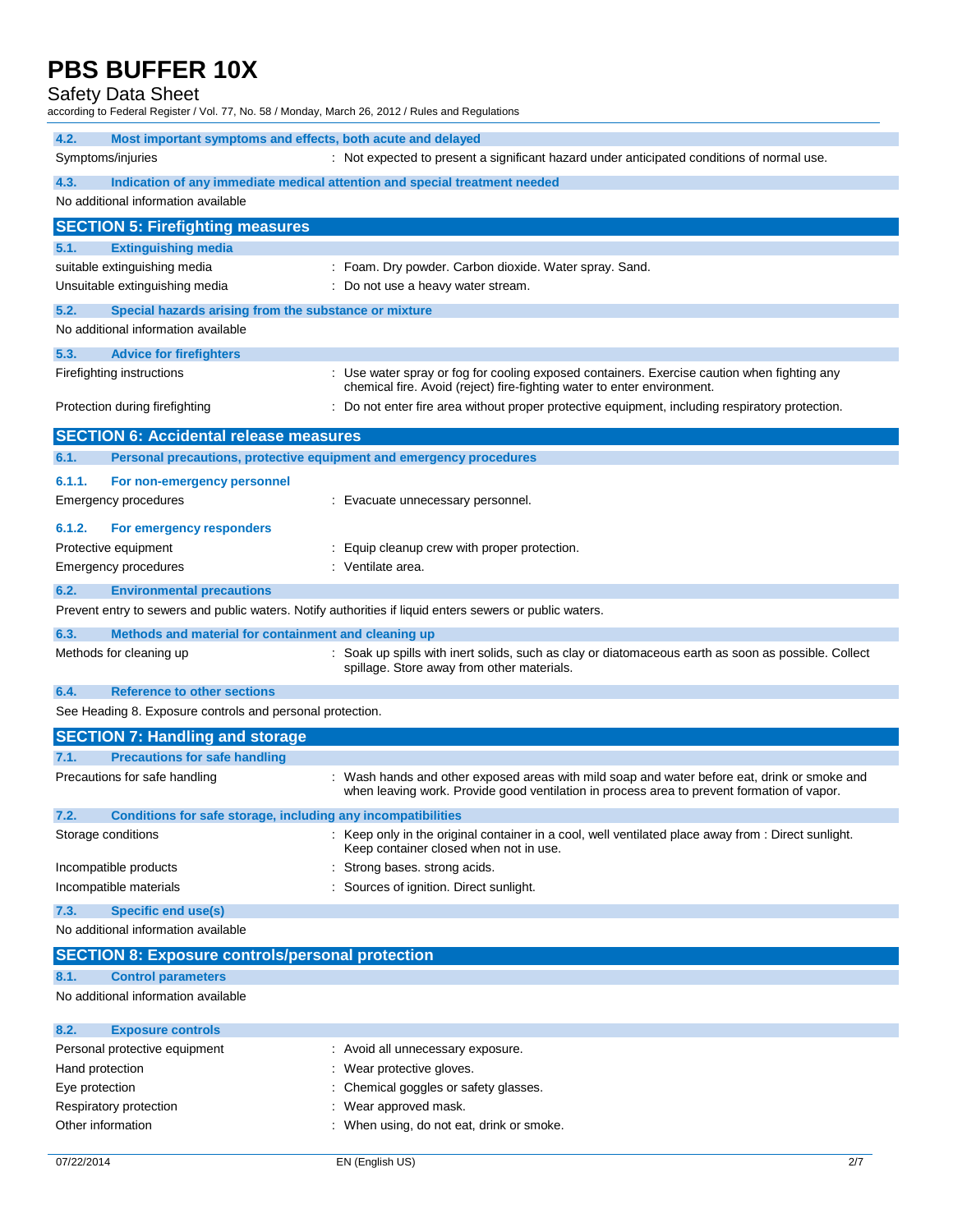### Safety Data Sheet

according to Federal Register / Vol. 77, No. 58 / Monday, March 26, 2012 / Rules and Regulations

| <b>SECTION 9: Physical and chemical properties</b>            |                     |  |
|---------------------------------------------------------------|---------------------|--|
| 9.1.<br>Information on basic physical and chemical properties |                     |  |
| Physical state                                                | : Liquid            |  |
| Color                                                         | : Colorless.        |  |
| Odor                                                          | characteristic.     |  |
| Odor threshold                                                | No data available   |  |
| pH                                                            | No data available   |  |
| Relative evaporation rate (butyl acetate=1)                   | : No data available |  |
| Melting point                                                 | : No data available |  |
| Freezing point                                                | : No data available |  |
| Boiling point                                                 | No data available   |  |
| Flash point                                                   | No data available   |  |
| Self ignition temperature                                     | : No data available |  |
| Decomposition temperature                                     | : No data available |  |
| Flammability (solid, gas)                                     | No data available   |  |
| Vapor pressure                                                | No data available   |  |
| Relative vapor density at 20 °C                               | : No data available |  |
| Relative density                                              | : No data available |  |
| Solubility                                                    | : No data available |  |
| Log Pow                                                       | No data available   |  |
| Log Kow                                                       | : No data available |  |
| Viscosity, kinematic                                          | No data available   |  |
| Viscosity, dynamic                                            | No data available   |  |
| Explosive properties                                          | No data available   |  |
| Oxidizing properties                                          | No data available   |  |
| <b>Explosive limits</b>                                       | No data available   |  |
| <b>Other information</b><br>9.2.                              |                     |  |
| No additional information available                           |                     |  |
| <b>SECTION 10: Stability and reactivity</b>                   |                     |  |
| 10.1.<br><b>Reactivity</b>                                    |                     |  |
| No additional information available                           |                     |  |
| 10.2.<br><b>Chemical stability</b>                            |                     |  |
| Not established.                                              |                     |  |
| 10.3.<br><b>Possibility of hazardous reactions</b>            |                     |  |
| Not established.                                              |                     |  |
| 10.4.<br><b>Conditions to avoid</b>                           |                     |  |
| Direct sunlight. Extremely high or low temperatures.          |                     |  |
| 10.5.<br><b>Incompatible materials</b>                        |                     |  |
| strong acids. Strong bases.                                   |                     |  |
| <b>Hazardous decomposition products</b><br>10.6.              |                     |  |
| fume. Carbon monoxide. Carbon dioxide.                        |                     |  |

| <b>SECTION 11: Toxicological information</b> |                                      |                  |
|----------------------------------------------|--------------------------------------|------------------|
| 11.1.                                        | Information on toxicological effects |                  |
| Acute toxicity                               |                                      | : Not classified |

| potassium chloride (7447-40-7)             |                  |     |
|--------------------------------------------|------------------|-----|
| LD50 oral rat                              | 2600 mg/kg (Rat) |     |
| potassium phosphate, monobasic (7778-77-0) |                  |     |
| LD50 oral rat                              | 7100 mg/kg (Rat) |     |
|                                            |                  |     |
| 07/22/2014                                 | EN (English US)  | 3/7 |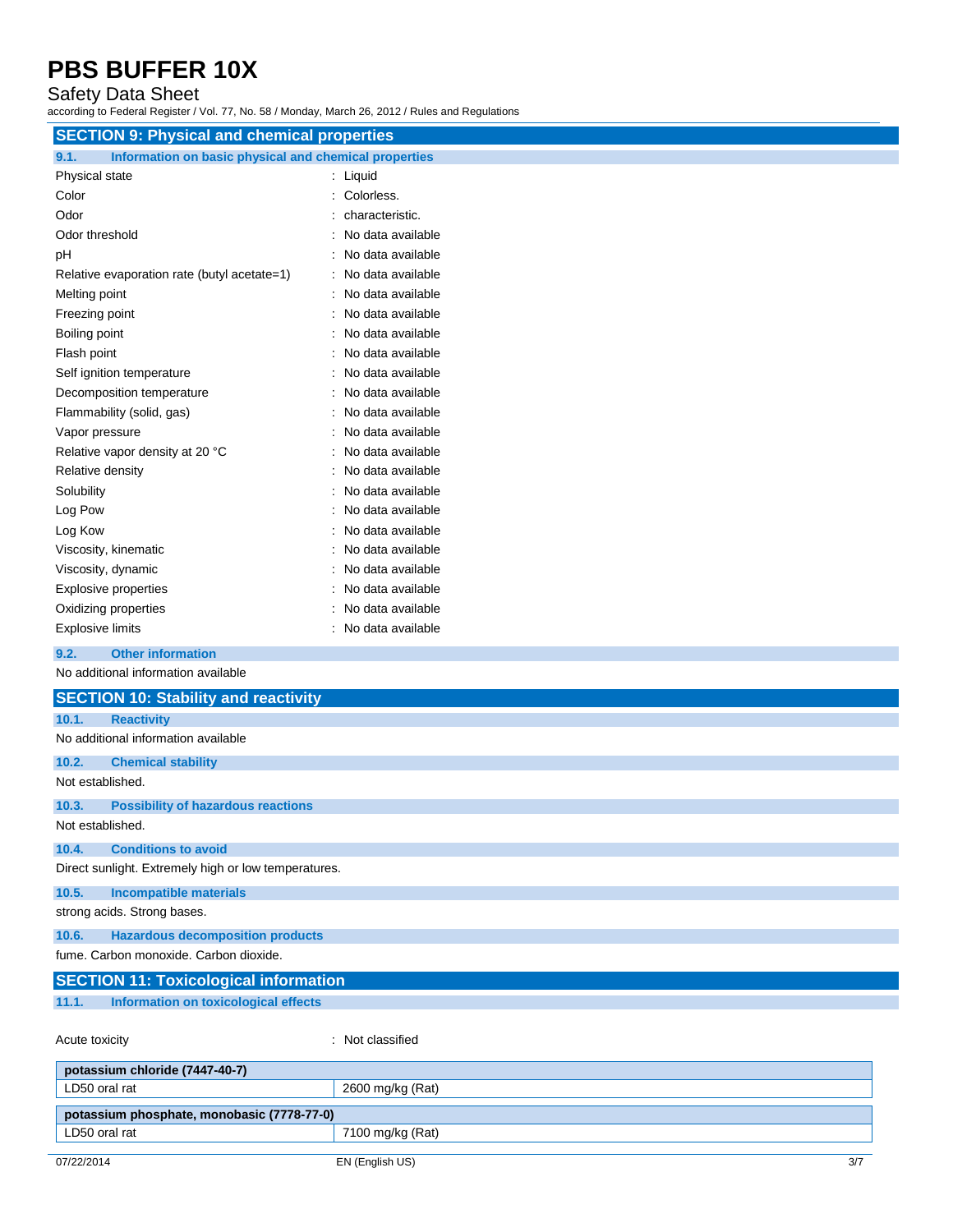#### Safety Data Sheet

according to Federal Register / Vol. 77, No. 58 / Monday, March 26, 2012 / Rules and Regulations

| potassium phosphate, monobasic (7778-77-0)             |                                                                                                                                                                  |  |
|--------------------------------------------------------|------------------------------------------------------------------------------------------------------------------------------------------------------------------|--|
| LD50 dermal rabbit                                     | $>$ 4640 mg/kg (Rabbit)                                                                                                                                          |  |
| sodium chloride (7647-14-5)                            |                                                                                                                                                                  |  |
| LD50 oral rat                                          | 3000 mg/kg (3550 mg/kg bodyweight; Rat; Rat; Experimental value; Experimental value, 3550<br>mg/kg bodyweight; Rat; Rat; Experimental value; Experimental value) |  |
| LD50 dermal rabbit                                     | > 10000 mg/kg (Rabbit; Experimental value, Rabbit; Experimental value)                                                                                           |  |
| sodium phosphate, dibasic (7558-79-4)                  |                                                                                                                                                                  |  |
| LD50 oral rat                                          | 17000 mg/kg (Rat)                                                                                                                                                |  |
| LD50 dermal rat                                        | > 7940 mg/kg (Rat)                                                                                                                                               |  |
| Skin corrosion/irritation                              | Not classified                                                                                                                                                   |  |
| Serious eye damage/irritation                          | Not classified                                                                                                                                                   |  |
| Respiratory or skin sensitization                      | Not classified                                                                                                                                                   |  |
| Germ cell mutagenicity                                 | Not classified                                                                                                                                                   |  |
| Carcinogenicity                                        | Not classified                                                                                                                                                   |  |
| Reproductive toxicity                                  | Not classified                                                                                                                                                   |  |
| Specific target organ toxicity (single exposure)       | Not classified                                                                                                                                                   |  |
| Specific target organ toxicity (repeated<br>exposure)  | Not classified                                                                                                                                                   |  |
| Aspiration hazard                                      | Not classified                                                                                                                                                   |  |
| Potential Adverse human health effects and<br>symptoms | Based on available data, the classification criteria are not met.                                                                                                |  |

|       | <b>SECTION 12: Ecological information</b>               |  |  |
|-------|---------------------------------------------------------|--|--|
| 12.1. | <b>Toxicity</b>                                         |  |  |
|       | $m = 1 - m$ ; $m = 1 - 1 - m$ ; $m = 1 + 1 - 1 - 1 - 1$ |  |  |

| potassium chloride (7447-40-7)                |                                                        |  |
|-----------------------------------------------|--------------------------------------------------------|--|
| LC50 fish 1                                   | 920 mg/l (96 h; Gambusia affinis; Static system)       |  |
| EC50 Daphnia 1                                | 630 mg/l (48 h; Ceriodaphnia dubia)                    |  |
| LC50 fish 2                                   | 2010 mg/l (96 h; Lepomis macrochirus; Static system)   |  |
| EC50 Daphnia 2                                | 660 mg/l (48 h; Daphnia magna)                         |  |
| Threshold limit algae 1                       | 850 mg/l (72 h; Scenedesmus subspicatus)               |  |
| Threshold limit algae 2                       | > 100 mg/l (72 h; Scenedesmus subspicatus; GLP)        |  |
| potassium phosphate, monobasic (7778-77-0)    |                                                        |  |
| LC50 fish 1                                   | > 900 mg/l (48 h; Leuciscus idus)                      |  |
| EC50 other aquatic organisms 1                | 2 ppm (672 h; Potamogeton sp.; O2 evolution)           |  |
| Threshold limit other aquatic organisms 1     | 1 ppm (672 h; Potamogeton sp.; O2 evolution)           |  |
| Threshold limit algae 1                       | 1 ppm (672 h; Elodea sp.; O2 evolution)                |  |
| Threshold limit algae 2                       | > 5 ppm (672 h; Elodea sp.; O2 evolution)              |  |
| sodium chloride (7647-14-5)                   |                                                        |  |
| LC50 fish 1                                   | 11100 mg/l 96 h; Salmo gairdneri (Oncorhynchus mykiss) |  |
| EC50 Daphnia 1                                | 1000 mg/l (48 h; Daphnia magna)                        |  |
|                                               |                                                        |  |
| LC50 fish 2                                   | 5840 mg/l (96 h; Lepomis macrochirus)                  |  |
| EC50 Daphnia 2                                | 340.7 mg/l (48 h; Daphnia magna)                       |  |
| Threshold limit algae 1                       | 4967 mg/l (72 h; Algae; Inhibitory)                    |  |
| Threshold limit algae 2                       | 2430 mg/l (120 h; Algae)                               |  |
| sodium phosphate, dibasic (7558-79-4)         |                                                        |  |
| LC50 fish 1                                   | > 2400 mg/l (48 h; Leuciscus idus)                     |  |
| 12.2.<br><b>Persistence and degradability</b> |                                                        |  |
| <b>PBS BUFFER 10X</b>                         |                                                        |  |

÷,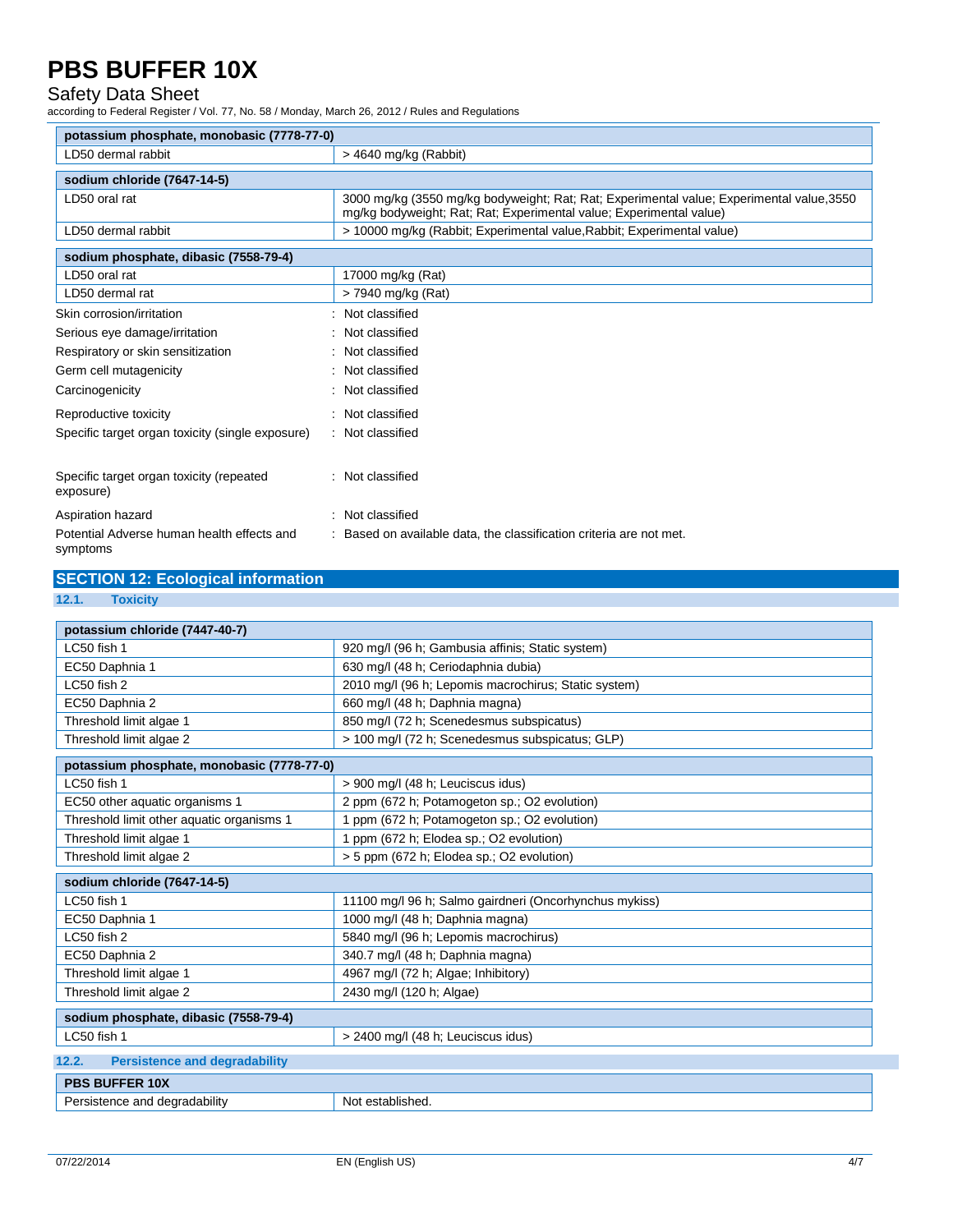### Safety Data Sheet

according to Federal Register / Vol. 77, No. 58 / Monday, March 26, 2012 / Rules and Regulations

| potassium chloride (7447-40-7)             |                                                                                         |  |
|--------------------------------------------|-----------------------------------------------------------------------------------------|--|
| Persistence and degradability              | Biodegradability: not applicable.                                                       |  |
| Biochemical oxygen demand (BOD)            | Not applicable                                                                          |  |
| Chemical oxygen demand (COD)               | Not applicable                                                                          |  |
| ThOD                                       | Not applicable                                                                          |  |
| BOD (% of ThOD)                            | Not applicable                                                                          |  |
| potassium phosphate, monobasic (7778-77-0) |                                                                                         |  |
| Persistence and degradability              | Biodegradability: not applicable.                                                       |  |
| Biochemical oxygen demand (BOD)            | Not applicable                                                                          |  |
| Chemical oxygen demand (COD)               | Not applicable                                                                          |  |
| ThOD                                       | Not applicable                                                                          |  |
| BOD (% of ThOD)                            | Not applicable                                                                          |  |
| sodium chloride (7647-14-5)                |                                                                                         |  |
| Persistence and degradability              | Biodegradability: not applicable. No (test)data on mobility of the substance available. |  |
| Biochemical oxygen demand (BOD)            | Not applicable                                                                          |  |
| Chemical oxygen demand (COD)               | Not applicable                                                                          |  |
| ThOD                                       | Not applicable                                                                          |  |
| BOD (% of ThOD)                            | Not applicable                                                                          |  |
| sodium phosphate, dibasic (7558-79-4)      |                                                                                         |  |
| Persistence and degradability              | Biodegradability: not applicable.                                                       |  |
| Biochemical oxygen demand (BOD)            | Not applicable                                                                          |  |
| Chemical oxygen demand (COD)               | Not applicable                                                                          |  |
| ThOD                                       | Not applicable                                                                          |  |
| BOD (% of ThOD)                            | Not applicable                                                                          |  |
| 12.3.<br><b>Bioaccumulative potential</b>  |                                                                                         |  |
| <b>PBS BUFFER 10X</b>                      |                                                                                         |  |
| Bioaccumulative potential                  | Not established.                                                                        |  |
| potassium chloride (7447-40-7)             |                                                                                         |  |
| Log Pow                                    | -0.46 (Estimated value)                                                                 |  |
| Bioaccumulative potential                  | Bioaccumulation: not applicable.                                                        |  |
| potassium phosphate, monobasic (7778-77-0) |                                                                                         |  |
| Bioaccumulative potential                  | No bioaccumulation data available.                                                      |  |
| sodium chloride (7647-14-5)                |                                                                                         |  |
| Log Pow                                    | -3.0 (Calculated)                                                                       |  |
| Bioaccumulative potential                  | Low potential for bioaccumulation (Log Kow $<$ 4).                                      |  |
| sodium phosphate, dibasic (7558-79-4)      |                                                                                         |  |
| Bioaccumulative potential                  | Not bioaccumulative.                                                                    |  |
| <b>Mobility in soil</b><br>12.4.           |                                                                                         |  |
| No additional information available        |                                                                                         |  |
| 12.5.<br><b>Other adverse effects</b>      |                                                                                         |  |
| Other information                          | : Avoid release to the environment.                                                     |  |
|                                            |                                                                                         |  |

| <b>SECTION 13: Disposal considerations</b> |                                                                           |
|--------------------------------------------|---------------------------------------------------------------------------|
| 13.1.<br>Waste treatment methods           |                                                                           |
| Waste disposal recommendations             | : Dispose in a safe manner in accordance with local/national regulations. |
| Ecology - waste materials                  | : Avoid release to the environment.                                       |
| <b>SECTION 14: Transport information</b>   |                                                                           |

In accordance with DOT

No dangerous good in sense of transport regulations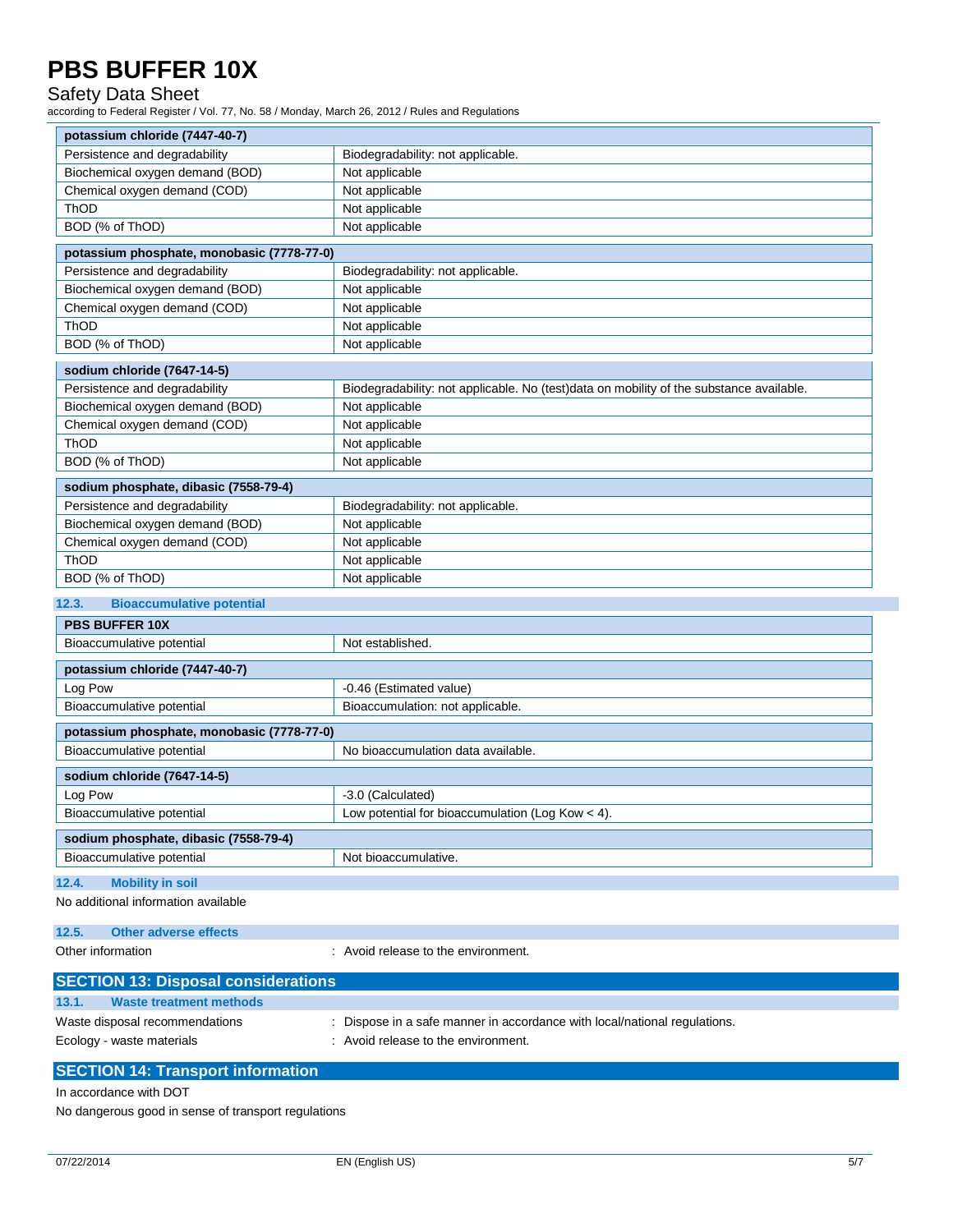### Safety Data Sheet

according to Federal Register / Vol. 77, No. 58 / Monday, March 26, 2012 / Rules and Regulations

| <b>Additional information</b>                                             |                                           |  |
|---------------------------------------------------------------------------|-------------------------------------------|--|
| Other information                                                         | : No supplementary information available. |  |
|                                                                           |                                           |  |
| <b>ADR</b>                                                                |                                           |  |
| Transport document description                                            | : UN N/A                                  |  |
| Packing group (ADR)                                                       | : $N/A$                                   |  |
| Hazard identification number (Kemler No.)                                 | : N/A                                     |  |
| Classification code (ADR)                                                 | : N/A                                     |  |
| <b>Transport by sea</b>                                                   |                                           |  |
| No additional information available                                       |                                           |  |
| <b>Air transport</b>                                                      |                                           |  |
| No additional information available                                       |                                           |  |
| <b>SECTION 15: Regulatory information</b>                                 |                                           |  |
| 15.1. US Federal regulations                                              |                                           |  |
| potassium chloride (7447-40-7)                                            |                                           |  |
| Listed on the United States TSCA (Toxic Substances Control Act) inventory |                                           |  |
| potassium phosphate, monobasic (7778-77-0)                                |                                           |  |
| Listed on the United States TSCA (Toxic Substances Control Act) inventory |                                           |  |
| water, reagent grade, usp purified (7732-18-5)                            |                                           |  |
| Listed on the United States TSCA (Toxic Substances Control Act) inventory |                                           |  |
| sodium chloride (7647-14-5)                                               |                                           |  |
| Listed on the United States TSCA (Toxic Substances Control Act) inventory |                                           |  |
| sodium phosphate, dibasic (7558-79-4)                                     |                                           |  |
| Listed on the United States TSCA (Toxic Substances Control Act) inventory |                                           |  |
| RQ (Reportable quantity, section 304 of EPA's<br>List of Lists) :         | 5000 lb                                   |  |
| 15.2. International regulations                                           |                                           |  |

#### **CANADA**

No additional information available

#### **EU-Regulations**

No additional information available

#### **Classification according to Regulation (EC) No. 1272/2008 [CLP]**

#### **Classification according to Directive 67/548/EEC or 1999/45/EC** Not classified

**15.2.2. National regulations** No additional information available

**15.3. US State regulations**